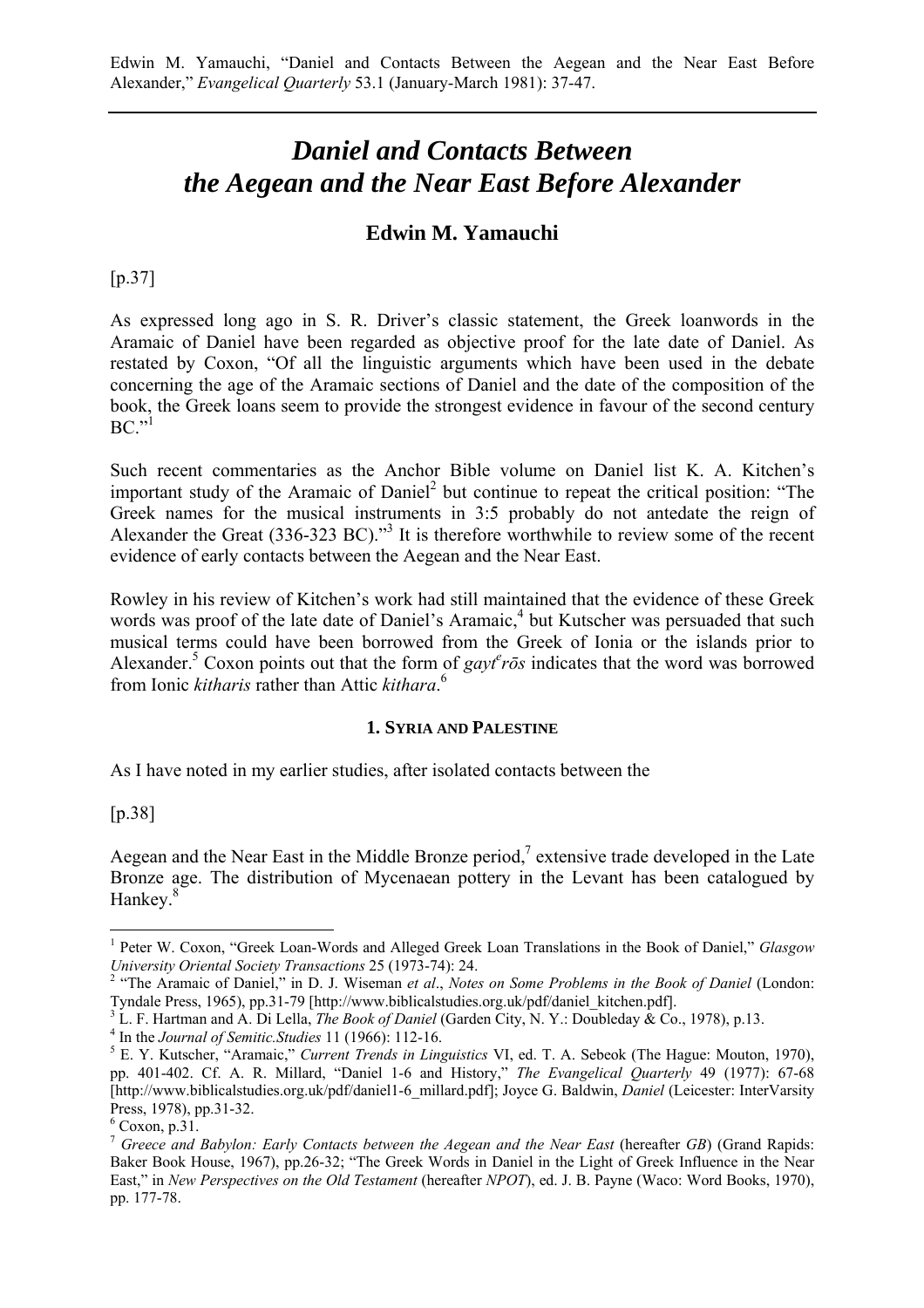After the disruption of the Dorian invasion and the dislocation of the Sea Peoples c.1200 BC, the Aegean entered a Dark Age which saw a great diminution if not a complete cessation of trade. From the early part of this era a Protogeometric hydria (11th-10th cent. BC) was discovered at Shigmona near Mount Carmel in 1970.<sup>9</sup>

In an important study which surveys Greek imported ware along the Levant, Riis notes the extensive importation of Protogeometric cups (9th cent. BC) at many sites along the coast such as Sukas, Abu Hawam, Askalon, at inland sites such as Tayinat, Hama, and even into Mesopotamia in the Habur Valley, Halaf, and Nineveh.<sup>10</sup> Riis dates the renewed influx of Greeks into the Near East from about 850 BC on the following data:

I may recapitulate that Tall Ābū Hawām III, Megiddo IV, and Samaria V were the earliest strata to yield Greek Geometric ware, but that there is no unanimity about the dates of these deposits. Nevertheless it seems beyond doubt that Tall Ābū Hawām III belongs to a time before about 815 BC, Megiddo IV to one before about 750 BC and Samaria V before about 735 BC, and the lowest proposed beginnings of the said strata are about 980, 850, and 750 BC respectively.<sup>11</sup>

Though Greeks were in the area by the 9th cent., it was only c.675 BC that a Greek temple was built at Sukas. The first Greek inscription comes from a still later stratum—"a spindlewhorl of local clay, but of a Greek 8th-6th century type was inscribed about 600 BC in a Greek dialect and in Greek characters betraving an Insular origin of the owner…"<sup>12</sup>

From Palestine itself excavations, particularly along the coast, have

[p.39]

added year by year to the list of imported Greek ware, particularly from the 7th through the 5th cent. BC. In the 7th and 6th cent. it was primarily Eastern Greek (Ionian) and Cypriote ware; from the 5th cent. it was primarily a matter of Attic ware from Athens.<sup>13</sup>

Greek ware of the 7th cent. was recovered by M. Dothan at Ashdod.<sup>14</sup> More recently in the remains of a 7th-cent. Assyrian palace at Shari'a, 10 miles NW of Beersheba, excavators have found Greek wine amphorae, a Corinthian aryballos, and the head of a Greek figurine.<sup>15</sup>

 <sup>8</sup> V. Hankey, "Mycenaean Pottery in the Middle East: Notes on Finds Since 1951," *Annual of the British School at Athens* 62 (1967): 107-42; *idem*, "Mycenaean Trade with the South-Eastern Mediterranean," *Mélanges de*

<sup>&</sup>lt;sup>9</sup> Israel Exploration Journal 20 (1970): 230.<br><sup>10</sup> P. J. Riis, *Sukas I: The North-East Sanctuary and the First Settling of Greeks in Syria and Palestine* (Copenhagen: Munksgaard, 1970), pp. 142ff.

 $^{11}$  Ibid., p.162.

<sup>12</sup> Ibid., p.158.

<sup>&</sup>lt;sup>13</sup> *GB*, pp. 47ff., 54ff., 81; Dominique Auscher, "Les relations entre la Grèce et la Palestine avant la conquète d'Alexandrè," *Vetus Testamentum* 17 (1967): 8-30. <sup>14</sup> *Israel Exploration Journal* 18 (1968): 254. <sup>15</sup> *American Schools of Oriental Research Newsletter* (May, 1977): 10; *Encylopedia of Archaeological*

*Excavations in the Holy Land*, ed. M. Avi-Yonah and E. Stern (Jerusalem: Israel Exploration Society, 1977), III, p.1062.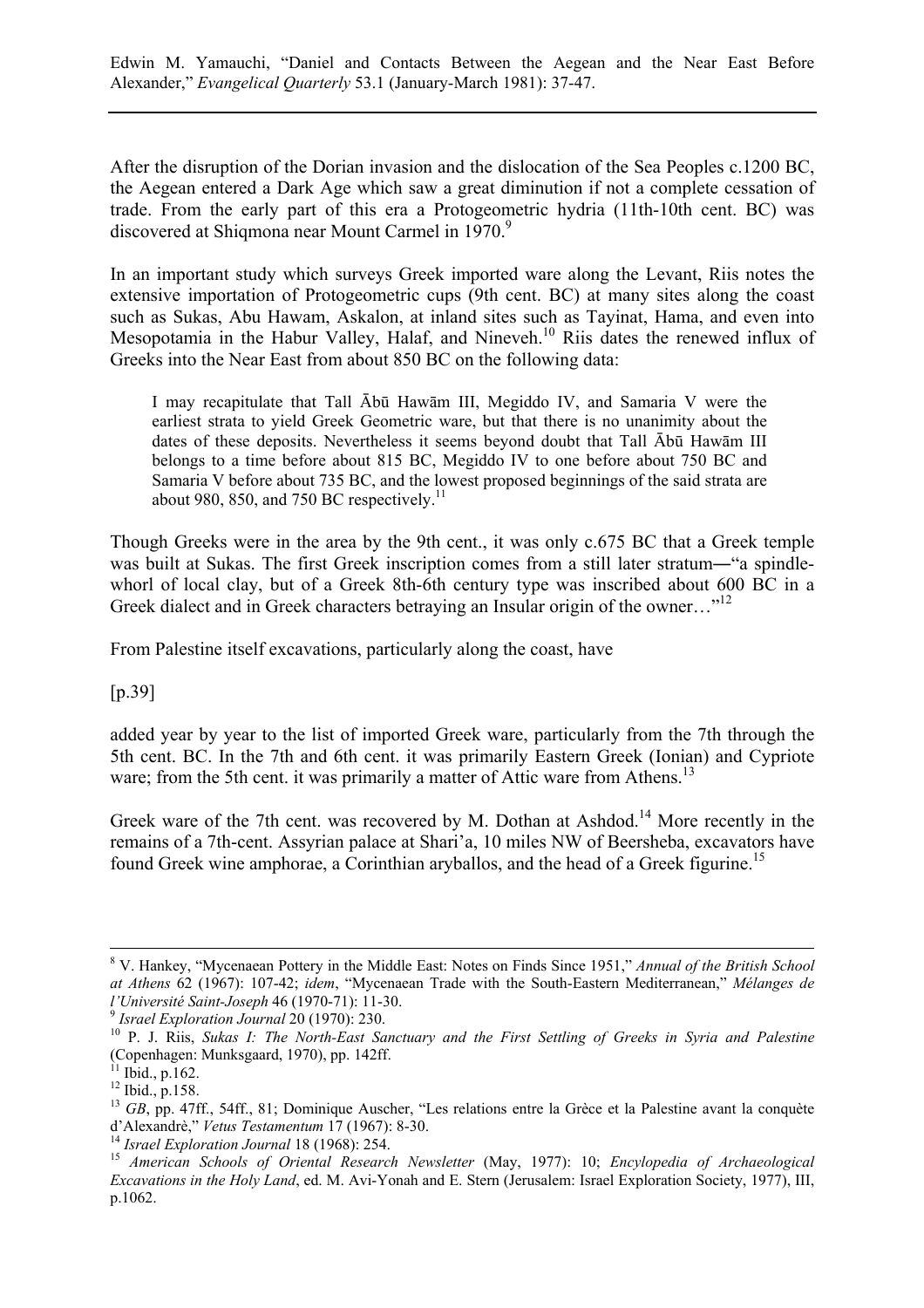Greek pottery of the 6th-5th cent. has been discovered at the following sites within the last decade:

*Akko*. East Greek pottery, a rare Attic red-figured bell krater. Greek amphorae, etc.<sup>16</sup>

*Ashdod*: "Many sherds of Greek red-and-black painted ware, including one with what appears to be a Homeric scene."<sup>17</sup>

*Shari'a*: glazed Attic ware, red-figured lekythos, bronze fibulae of the Greek type.<sup>18</sup>

*Tell Gamma*: numerous Attic red-figure ware.<sup>19</sup>

*Tel Megadim*: an abundance of Attic and Cypriote wares.<sup>20</sup>

*Tell Qedesh*: a large quantity of Attic pottery including black-figure, red-figure, and black glazed wares. $2<sup>2</sup>$ 

*Yoqne<sup>c</sup>am*: Attic and Cypriote wares.<sup>22</sup>

Ephraim Stern, who has written a dissertation summarizing the archaeological evidence of the Persian period (in Hebrew with an English summary), states: "This leads to the conclusion that the Greek cultural conquest preceded the Greek political conquest in Palestine by many years."23 In a later article summarizing his findings, Stern concluded:

[p.40]

 $\overline{a}$ 

"This fits the picture of life in the area as portrayed both by the sources and by the archaeological finds, namely of expanding Greek trade at the end of the 8th century and mainly in the 7th century..."<sup>24</sup>

## **2. IONIAN/YAWAN/YAMAN**

The archaeological data supports the textual evidence that Ionian Greeks penetrated not only the Syro-Palestinian coast but the interior regions of the Near East well before 500 BC.

The Hebrew word for the Greeks, Yavan or Javan (IT Javarnm) is derived froth the Greek 'I $\alpha$ ovec = \*'I $\alpha$ povec (cf. I.inear B. I-ya-wo-ne), as the first contacts were with the Greeks from the settlements of Ionia on the western coast of Turkey.<sup>25</sup>

<sup>16</sup> *Israel Exploration Journal* 25 (1975): 165; *idem* 27 (1977): 241-42; *Bulletin of the American Schools of* Oriental Research 224 (1976): 21, 27.<br>
<sup>17</sup> Christian News from Israel 20.3-4 (1969): 50.<br>
<sup>18</sup> Israel Exploration Journal 24 (1974): 264; Avi-Yonah, Encyclopedia III, p.1059.<br>
<sup>19</sup> Israel Exploration Journal 20 (1970): 2

Land of the Bible in the Persian Period" (Jerusalem: Bialik Institute and Israel Exploration Society, 1973), p.XXXI.

<sup>24</sup> Ephraim Stern, "Israel at the Close of the Period of the Monarchy: An Archaeological Survey," *Biblical Archaeologist* 38 (1975): 53.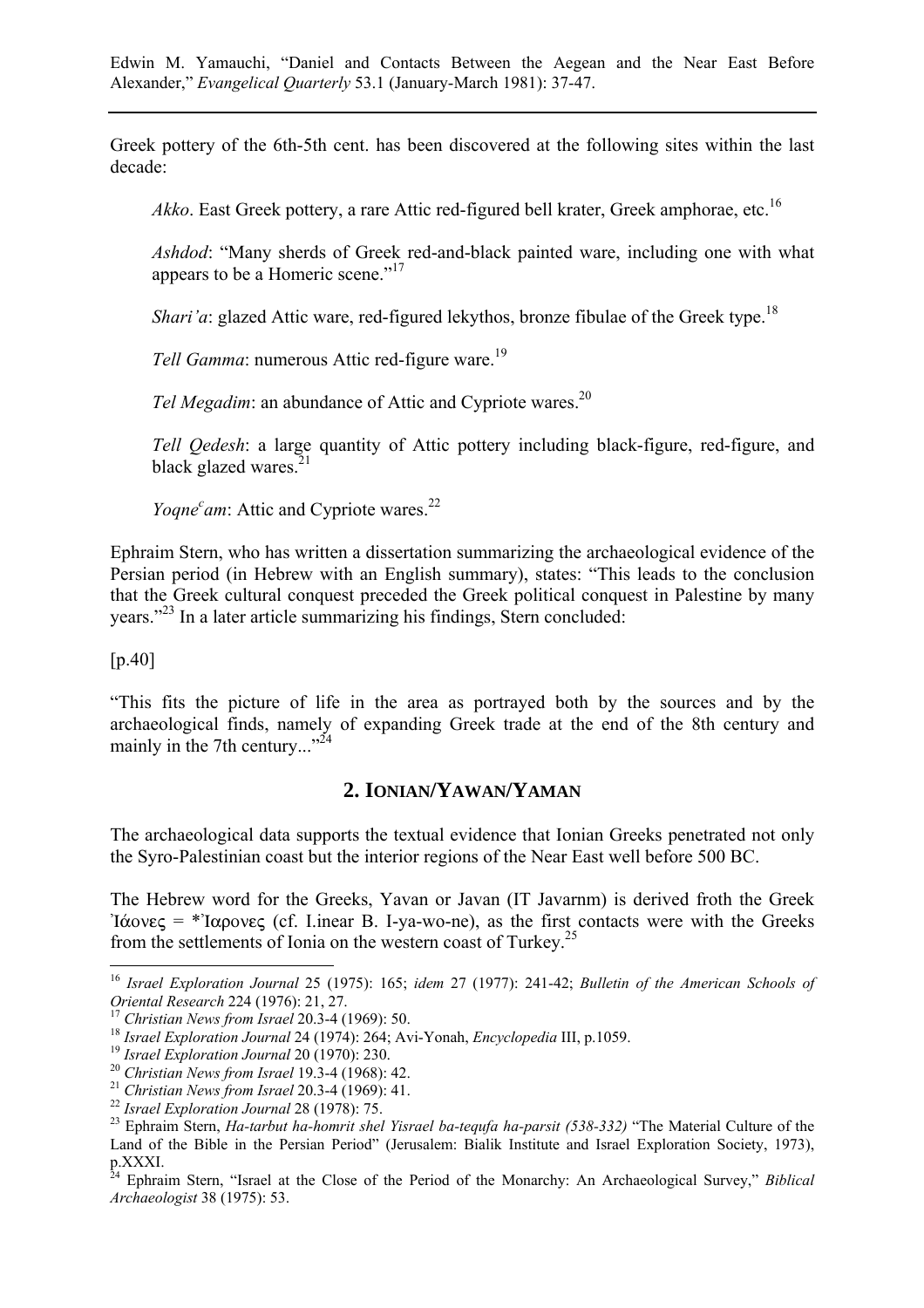The word appears in the Table of Nations (Gen. 10:4), where the sons of Javan are listed, according to the NIV, as: Elishah, Tarshish, the Kittim and the Rodanim.

Elishah is the same its the name *Alashiya* found in Egyptian, Hittite, and Ugaritic texts. Most scholars identify the site as  $Cvprus.<sup>26</sup>$ 

Tarshish is based on a Phoenician word which means "smeltery," and was the name of many sites, including Tartessus in far-off  $Spain<sup>27</sup>$  In this context, it no doubt means Tarsus in Cilicia, the home of Paul.

The word Kittim is derived from Kition, a Mycenaean settlement on Cyprus.<sup>28</sup> In the Old "Testament it is used of the Greeks as also ill the Arad ostraca.<sup>29</sup> In the Dead Sea Scrolls, however, the term has come to mean the Romans.<sup>30</sup>

[p.41]

Though the Masoretic Text in Gen. 10:4 has Dodanim, the correct reading is no doubt Rodanim (as in I Chron. 1:7), signifying the inhabitants of the large island Rhodes, where there were Minoan and Mycenaean colonies.

Riis, speaking as a classical archaeologist rather than a biblical exegete, has this important comment upon Gen. 10:4.

So the genealogical list of the Old Testament apparently contains some truth as far as the ethnic relations of Yawan, Tarsos, Alaska. Kition, and Rhodes arc concerned. If Yawan originally meant Ionians it must have been adopted by the Semitic languages in the period before the destruction of Alasiya about 1000 BC, before the establishment of a Phoenecian rule over Kition in the  $10<sup>th</sup>$  century BC and before the Dorians coming to Rhodes at the same time.<sup>31</sup>

Ezek. 27:13 speaks of Tyre's trade with Greece (Javan). The Hebrews are accused of selling their kinsmen as slaves to the Greeks (Javanim) in ,Joel 3:6 (Heb. 4:6), a work which has been shown to be pre-exilic in date. $32$ 

and Company," *Journal of the Evangelical Theological Society* 19 (1976): 239-47. 32 J. M. Myers, "Some Considerations Bearing on the Date of Joel," *Zeitschrift für altiestamentliche*

<sup>&</sup>lt;sup>25</sup> J. M. Cook, *The Greeks in Ionia and the East* (New York: F. A. Praeger, 1963).<br><sup>26</sup> Y. Lynn Holmes, "The Location of Alashiya," *Journal of the American Oriental Society* 91 (1971): 426-29.<br><sup>27</sup> W. F Albright, "The ed., G. Ernest Wright (Garden City, N.Y.: Doubleday, 1961), pp.347, 361. The suggestion of Harold G. Stigers, *A Commentary on Genesis* (Grand Rapids: Zondervan, 1976), p.123, that this Tarshish is that on Sardinia is most unlikely. All the other terms in this context are in the eastern Mediterranean and involve Mycenaean/Ionian settlements and not Phoenician ones. According to A. G. Woodhead, *The Greeks in the West* (New York: F. A. Praeger, 1962), p. 73: "This island (Sardinia), to judge from a number of scattered references, the Greeks greatly coveted; but they never acquired it." See also M. Guido, *Sardinia* (New York: F. A. Praeger, 1964).<br><sup>28</sup> See Vassos Karageorghis, *Kition. Mycenaean and Phoenician* (London: Oxford University, 1973).<br><sup>29</sup> NPOT, p.187.<br><sup>30</sup>

*Wissenschaft* 74 (1962): 177-95.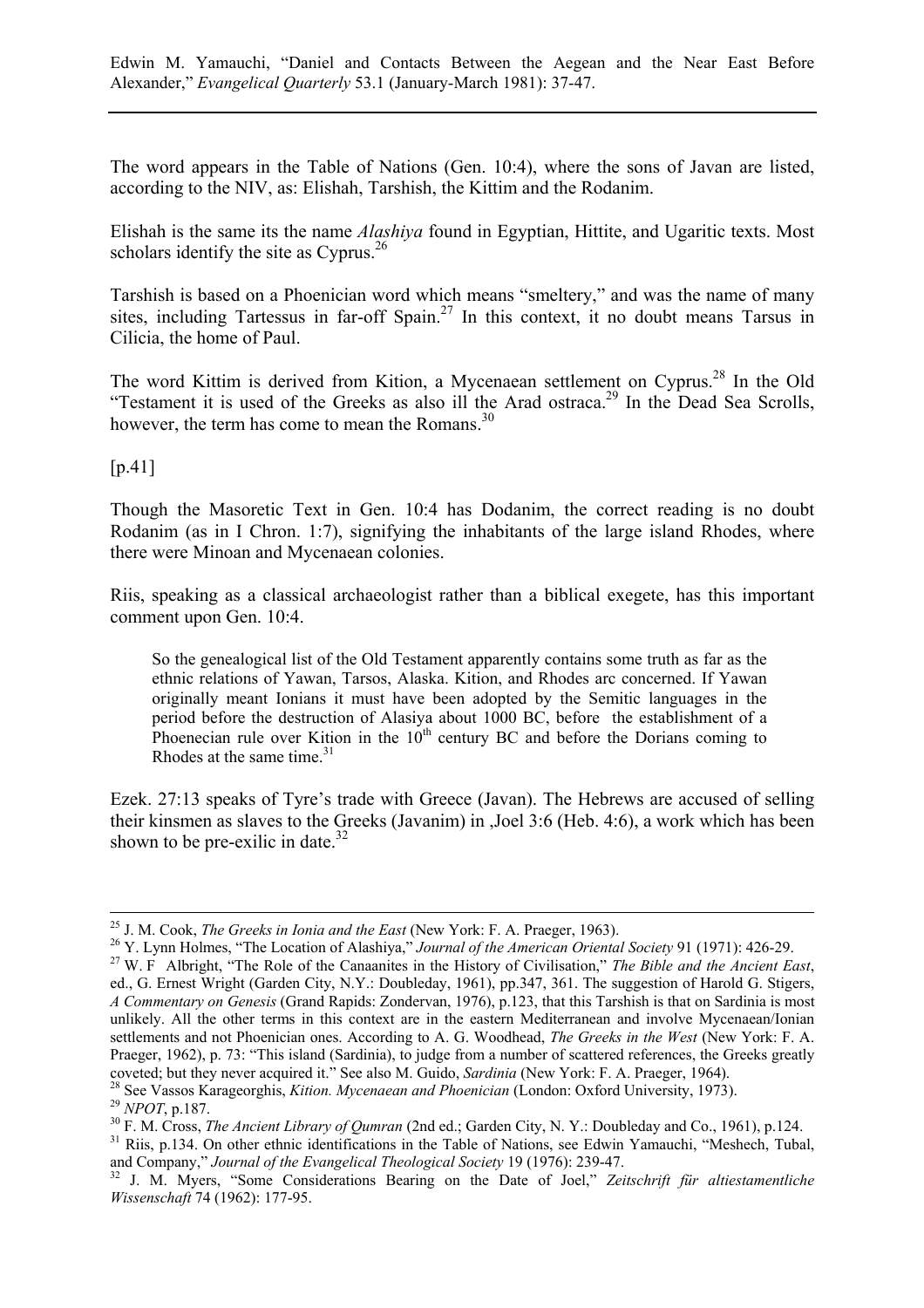A related form of the word Yavan also appears in cuneiform texts from the time of Sargon II (722-705 BC):

Akkadian *Yaman* Old Persian *Yaunā* Elamite *Yauna*. 33

#### **3. THE ASSYRIAN EMPIRE**

One might well concede contacts between the Aegean and the Levant, but question whether Greek objects and words could have penetrated into Mesopotamia. The archaeological and the textual data demonstrate that Aegean influence did penetrate the interior at an early date. In addition to the evidence which I have already collected,  $34$  I might note the following:

The German excavators found at Babylon in the area of Merkes

[p.42]

cremation burials, which they ascribe to Greeks. These were found in the levels before the destruction of the city by Sennacherib, that is, in the very early 7th cent. BC  $^{35}$ 

Sennacherib describes in an octagonal prism dated to 694 BC his defeat of the Ionians of Cilicia.36 According to King:

The deportation of considerable bodies of these (Ionian) men to Nineveh, where they were employed upon the royal palace then in course of construction, may well have had important effects, in certain directions, on contemporary Assyrian work.<sup>37</sup>

King suggests that this may help to explain the statement in Abydenus that Sennacherib "erected a temple of the Athenians." Commenting on small buildings built by Sargon and Ashurbanipal, King observes: "But the columns, their most striking feature, furnished with bases and voluted capitals, quite give an impression of proto-Ionic work.<sup>38</sup> Sennacherib also used some of the Ionians as mercenaries in his army.

At the Aegean end of the trade route, some Assyrian glazed pottery has been found in recent excavations at Sardis in Lydia, an area just to the east of Ionia.<sup>39</sup>

## **4. THE NEO-BABYLONIAN EMPIRE**

<sup>33</sup> W. Röllig, "Griechische Eigennarnen in Texten der babylonischen Spätzeit," *Orientalia* 29 (1960): 383. In the Persian Empire *Yaunā* was a designation for Greeks, especially those of the VIIth satrapy which included the west and south coasts of Anatolia. See Riis, p.133.<br><sup>34</sup> *GB*, pp.61-63; *NPOT*, p.186.

<sup>34</sup> *GB*, pp.61-63; *NPOT*, p.186. 35 E. Schmidt, "Die Griechen in Babylon and das weiterleben ihren Kultur," J*ahrbuch des Deutschen archäologischen Instituts* 56 (1941): 797.<br><sup>36</sup> *GB*, p.63.<br><sup>37</sup> L. W. King, "Sennacherib and the Ionians," *Journal of Hellenic Studies* 30 (1910): 331.<br><sup>38</sup> Ibid., p.334.

<sup>39</sup> G. M. A. Hanfmann and N. H. Ramage, *Sculpture from Sardis* (Cambridge: Harvard University, 1978), p.14.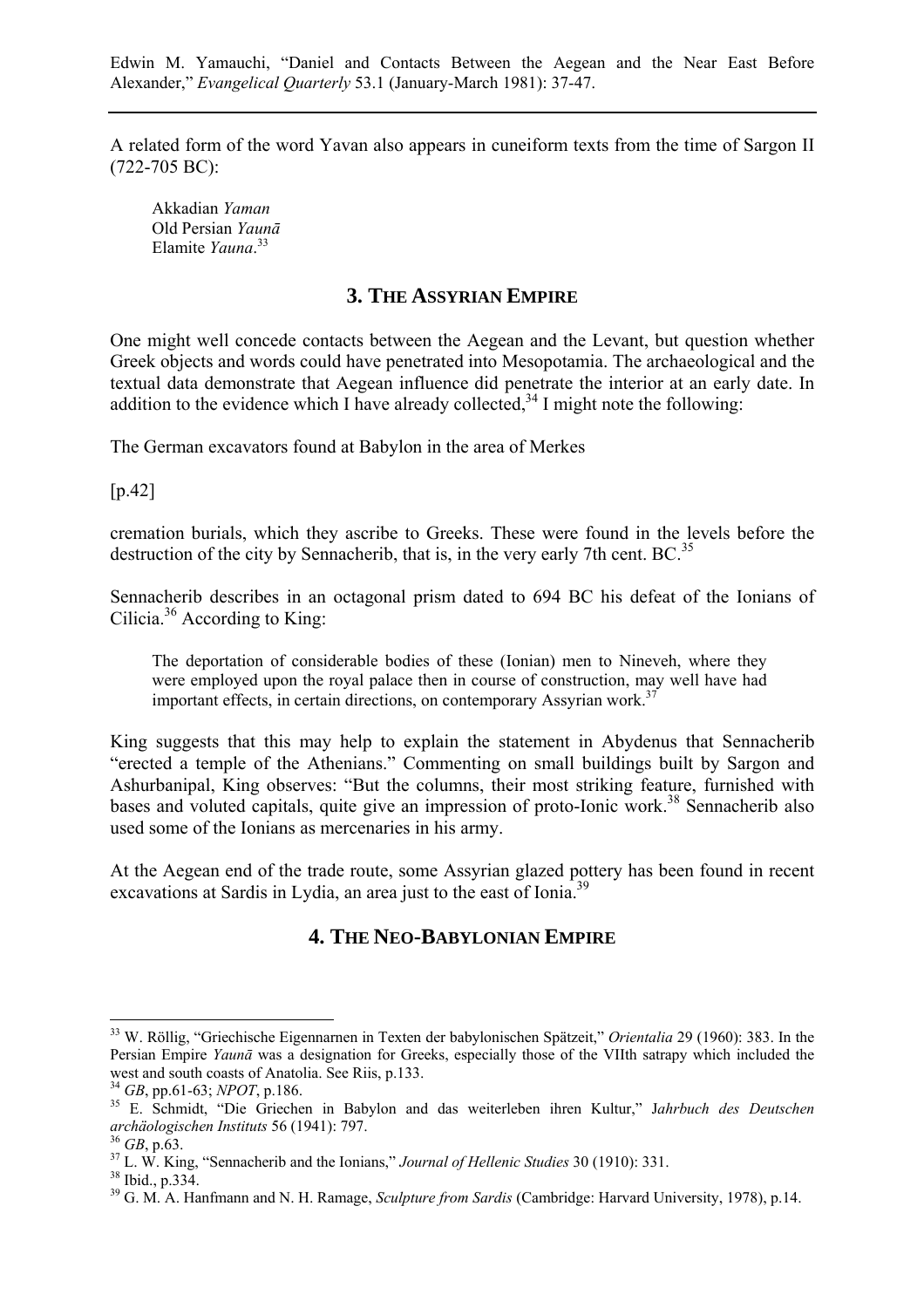We have evidence also of contacts between Lydia and the Neo-Babylonian Empire. At Sardis were found Neo-Babylonian seals.<sup>40</sup> In Babylon itself the famous ration tablets published by Weidner list in addition to Jews and Egyptians, four Lydian names.<sup>41</sup>

The throne room of Nebuchadnezzar at Babylon betrays Greek influence.<sup>42</sup> Seton Lloyd comments: "A tall panel recovered from a wall outside the throne-room is of special interest, in that classical motifs are adapted to the design, suggesting that some contact now existed between Babylon and Greece."<sup>43</sup>

[p.43]

Oppenheim has published two Neo-Babylonian texts from Uruk (YOS 6.168 and TCL 12.84) which detail trade between Mesopotamia and Greek centres (Yamana) in copper and iron.<sup>44</sup>

Greek pottery is represented in Babylonia at the earliest by one Mycenaean sherd.<sup>45</sup> After a gap during the Greek Dark Ages, imports began again with red-figure ware (after 530 BC), with most of the pieces coming from the 4th cent. Sherds were found in the homes, the palace, and temples.<sup>46</sup> Among two fine painted pieces were those by the painter Sotades (fl. 460-450) BC).

# **5. THE PERSIAN EMPIRE**

According to Dan. 5, Daniel himself witnessed the overthrow of Babylon, by Cyrus in 539 BC.<sup>47</sup> First-hand Persian contact with the Ionian Greeks had come some time before with the conquest by Cyrus of Lydia and of Ionia in 547/546.<sup>48</sup>

At his new capital at Pasargadae Cyrus employed Ionian craftsmen.<sup>49</sup> Carl Nylander has fully examined the evidence of Ionian stone masons at Pasargadae.<sup>50</sup>

The Achaemenid kings also used the ancient Elamite capital of Susa, which was the setting for the drama of Esther.<sup>51</sup> Darius' famous building inscription, describing the erection of his

 $40$  Ibid.

<sup>41</sup> E. F. Weidner, "Jojachin, König von Juda, in Babylonischen Keilschrifttexten," *Mélanges Syriens offerts à M.* Rene Dussaud (Paris: Paul Geuthner, 1939), II, pp.923-24.<br><sup>42</sup> GB, pp.14, 68-69.<br><sup>43</sup> Seton Lloyd, *The Archaeology of Mesopotamia* (New York: Thames and Hudson, 1978), p.228.<br><sup>44</sup> A. L. Oppenheim, "Essay on Overland Trade

<sup>(1969): 236-54.</sup>

<sup>&</sup>lt;sup>45</sup> *NPOT* pp. 180, 196, n.79.<br><sup>46</sup> Schmidt, p.794.

<sup>&</sup>lt;sup>46</sup> Schmidt, p.794.<br><sup>47</sup> On Cyrus' policy toward the Jews see my article, "Archaeological Backgrounds of the Exilic and Postexilic<br>Era: III. Ezra," *Bibliotheca Sacra* 137: 547 (1980), 195-206.

<sup>&</sup>lt;sup>48</sup> GB, pp.72-84; *NPOT*, pp.188-92.<br><sup>49</sup> Yamauchi, "The Achaemenid Capitals," (note 22) pp.20-25.<br><sup>50</sup> Carl Nylander, *Ionians in Pasargadae* (Lund: Uppsala Studies, 1970).

<sup>&</sup>lt;sup>51</sup> Yamauchi, "The Achaemenid Capitals," pp.5-14. The so-called "Tomb of Daniel" is a mosque, which was observed by Benjamin of Tudela (12th cent.). Its foundation may go back to the 8th or the 7th cent. AD. See S. Matheson, *Persia: An Archaeological Guide* (London: Faber and Faber, 1972), pp. 150-51.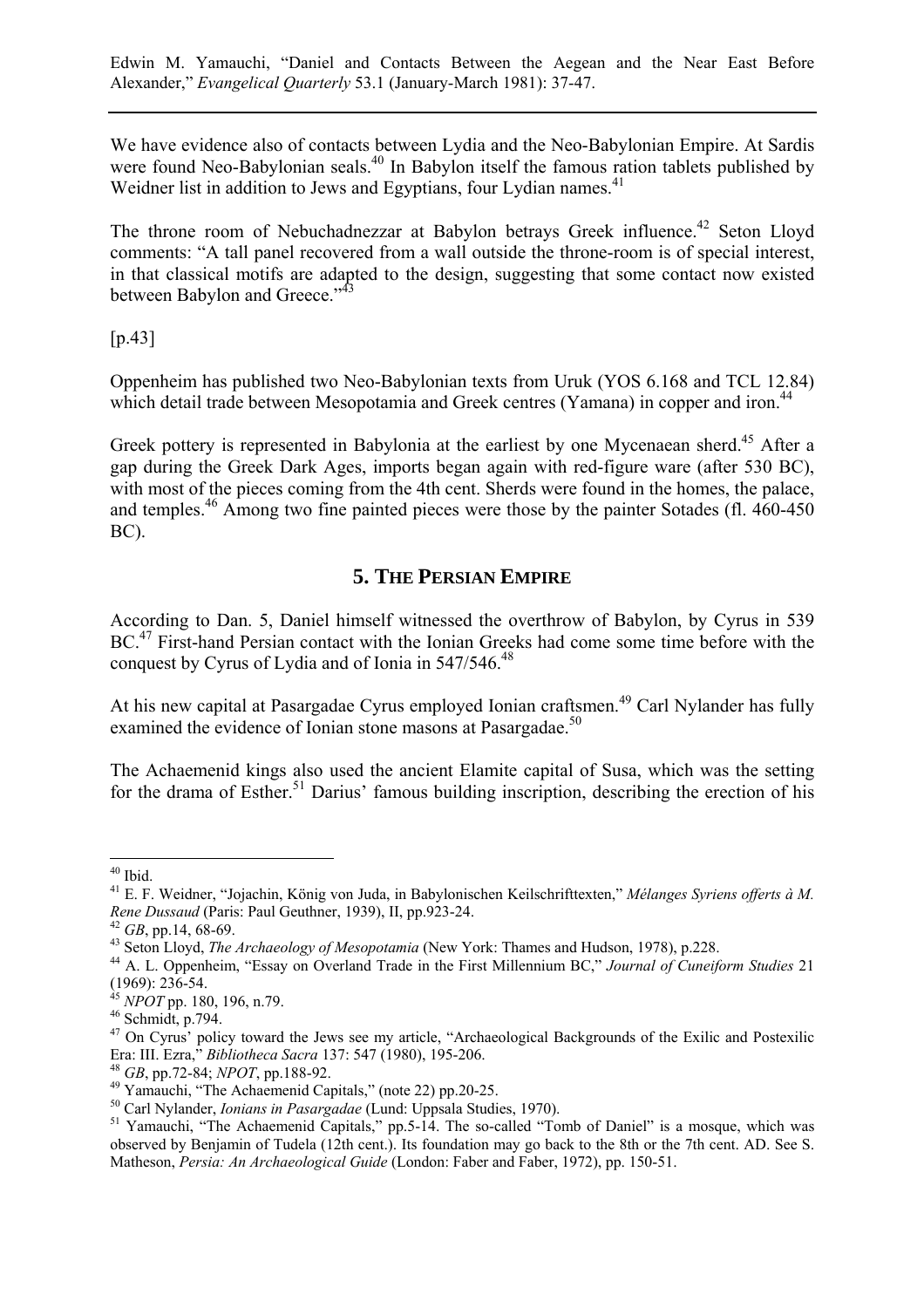palace at Susa, explicitly names Ionian workmen.52 Some Greek ware has been found at Susa.<sup>53</sup>

It is especially from the new capital of Darius I at Persepolis that we have clearly dated evidence for the presence of Greeks.<sup>54</sup> The Treasury

[p.44]

Tablets, dated 492 to 458 BC, list among the *kurtash* workers: 55 Egyptians, 313 Syrians, and 201 Syrian, Egyptian, and Ionian workers.<sup>55</sup> Two of the Greek stone masons inscribed their names, Pytarchos and Nychon.<sup>56</sup>

The earlier Elamite Fortification Tablets are dated from 509 to 494 BC. Among the names is one *Yaunaparza*, which Gershevitch analyses as \**yauna-b(a)rja* "He who welcomes Greeks."<sup>57</sup> Hallock notes that there is even one tablet (Fort. 1771) written in Greek: OINOS DUO MARIS TEBET "Two marrish of wine. Tebet."<sup>58</sup> He further observes:

PF 1224 mentions Ionian mothers at Persepolis, nine of whom bore boys and received each 2 quarts of grain, while fourteen bore girls and received each 1 quart. A coin bearing the Athenian owl is impressed, in lieu of a stamp seal on PF 2053. Ionian works appear at Persepolis in PT 15, and at Susa, working on the royal palace, in Dsf29 and 42.<sup>59</sup>

In the foundation of the Apadana, built between 517 and 514, were found four Lydian gold and four Greek silver coins.<sup>60</sup>

From the late Achaemenid period prior to the coming of Alexander, we have the names of 45 Greeks who served as ambassadors to the Persian court.<sup>61</sup>

## **6. SEMITIC WORDS IN GREEK**

The converse of Greek words in Semitic dialects is the phenomenon of Semitic words in Greek from centuries before Alexander's conquests.<sup>62</sup> A symposium edited by Krause listed 40 Akkadian words in European languages, including six in Greek.<sup>63</sup> Emily Vermeule accepts Semitic, specifically Canaanite etymologies for the following Greek words:

<sup>52</sup> Friedrich Krefter, "Zur Stein metztechnik von Persepolis," *Festschrift für Wilhelm Eilers* (Wiesbaden: Otto Harrassowitz, 1967), p.441.<br><sup>53</sup> Keith De Vries, "Attic Pottery in the Achaemenid Empire," *American Journal of Archaeology* 81 (1977): 546.

<sup>&</sup>lt;sup>54</sup> G. Goosens, "Artistes et artisans étrangers en Perse sous Les Achéménides," La nouvelle Clio 1 (1949): 32-44.<br><sup>55</sup> Muhammad A. Dandamayev, "Politische and wirtschaftliche Geschichte," Beiträge zur Achämeniden-

geschichte, ed. G. Walser (Wiesbaden: Franz Steiner, 1972), p.40.<br><sup>56</sup> Krefter, p.441.

<sup>57</sup> I. Gershevitch, "Amber at Persepolis," *Studia Classica et Orientalia Antonino Pagliaro Oblata* (Rome: Istituto di Glottologia dell'Universita di Roma, 1969), II, p.246.

<sup>&</sup>lt;sup>58</sup> R. T. Hallock, *Persepolis Fortification Tablets* (Chicago: University of Chicago, 1969), p.2. <sup>59</sup> Ibid.

<sup>60</sup> Dandamayev, p.45.

<sup>&</sup>lt;sup>61</sup> The earlier work of A. Wiedersich in his 1922, Breslau, dissertation, "Prosopographie der Griechen beim Perserkönig," is now being updated. See Josef Hofstetter, "Zu den griechischen Gesandtschaften nach Persien," in Walser, p.95.<br> $62$  GB, p.60.

<sup>&</sup>lt;sup>63</sup> Wilhelm Krause, "Griechische-orientalische Lehnwortbeziehungen," *Festschrift für Karl Vretska* (Heidelberg: C. Winter, 1970), p.89.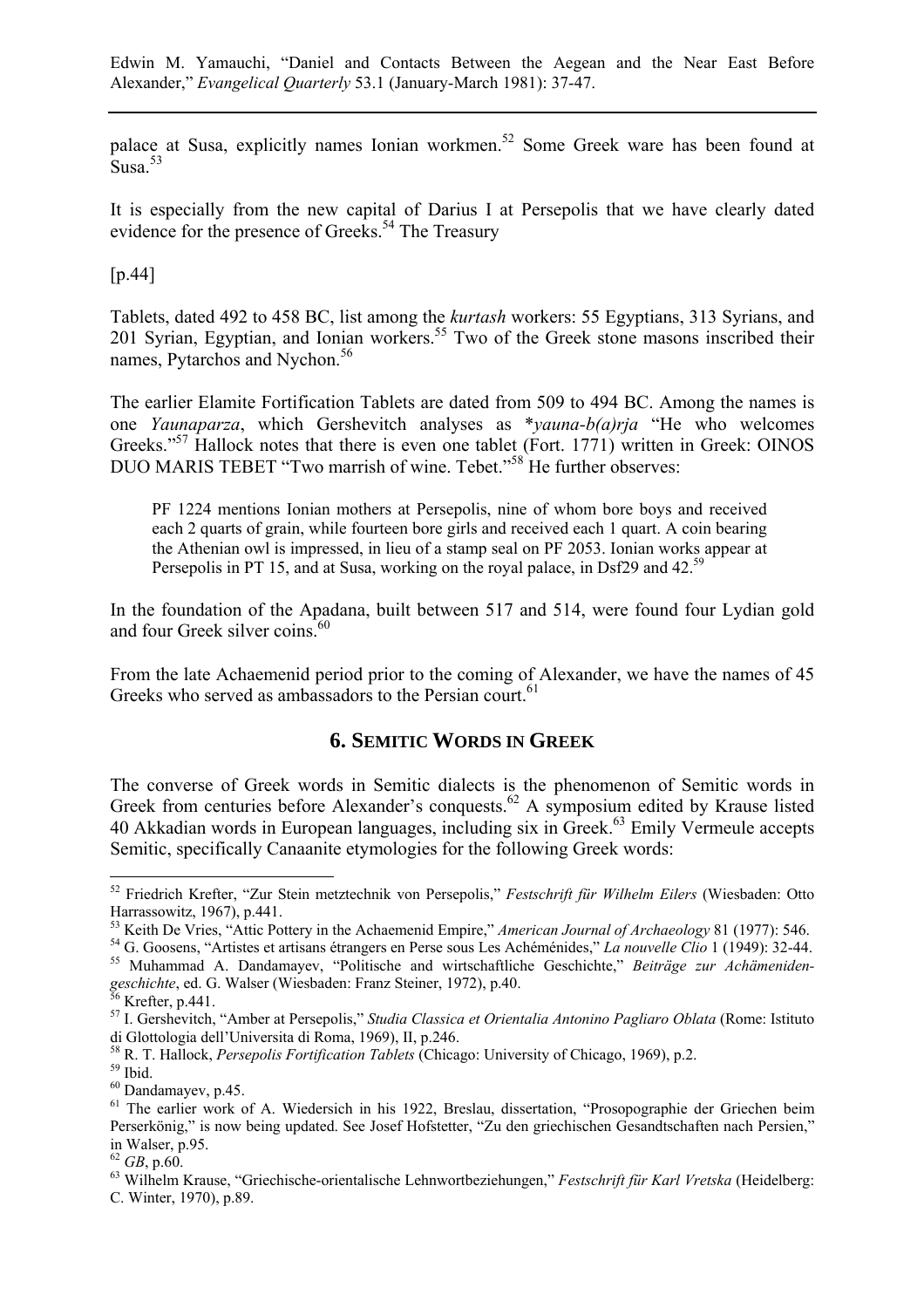### [p.45]

| φοίνιξ | phoenix palmetree, or griffin                                                                               |
|--------|-------------------------------------------------------------------------------------------------------------|
| χρυσός | gold                                                                                                        |
| χίτων  | tunic                                                                                                       |
| σησάμη | sesame                                                                                                      |
| άμωμος | blameless, with the alpha privative negating the concept of <i>mûm</i><br>"physical blemish." <sup>64</sup> |

In an important monograph Masson lists the following early Semitic loans in Greek, in addition to those already mentioned:

| βύσσος   | fine linen                |
|----------|---------------------------|
| σάκκος   | coarse cloth              |
| σινδών   | a garment                 |
| γαυλός   | milk jar                  |
| κάδος    | wine vessel               |
| κιννάμων | cinnamon                  |
| κρόκος   | crocus                    |
| κύμινον  | cummin                    |
| δέλτος   | writing tablet            |
| ἴσπις    | jasper                    |
| κάμηλος  | camel, etc. <sup>65</sup> |

Most significant for our study are the following musical instruments listed by Masson as certain or probable loans:

| νάβλας   | harp; cf. Hebrew $n\bar{e}be l^{66}$                         |
|----------|--------------------------------------------------------------|
| πανδοῦρα | $\text{lute}^{67}$                                           |
| σαμβύκη  | small triangular harp; cf. Aramaic sabkâ' in Dan. $3:5^{68}$ |
| τύμπανον | tambourine; cf. Hebrew <i>tuppim</i> <sup>69</sup>           |

### **7. INTELLECTUAL INFLUENCES**

Far more difficult to trace than pottery and coins, but of greater significance were the spiritual and intellectual contacts between the Aegean and the Near East. In this case, we have for various reasons more evidence in the west than in the east.

Some of the parallels, alleged for example by Cyrus H. Gordon, have

[p.46]

<sup>64</sup> Emily Vermeule, *Greece in the Bronze Age* (Chicago: University of Chicago, 1972), pp.71-72. 65 Emilia Masson, *Recherches sur les plus anciens emprunts sémitiques en grec* (Paris: C. Klincksieck, 1967), pp. 19-67.

 $66$  Ibid., pp.67-69.

<sup>67</sup> Ibid., pp.90-91.

<sup>68</sup> Ibid., pp.91-93.

 $^{69}$  Ibid., pp.94-95.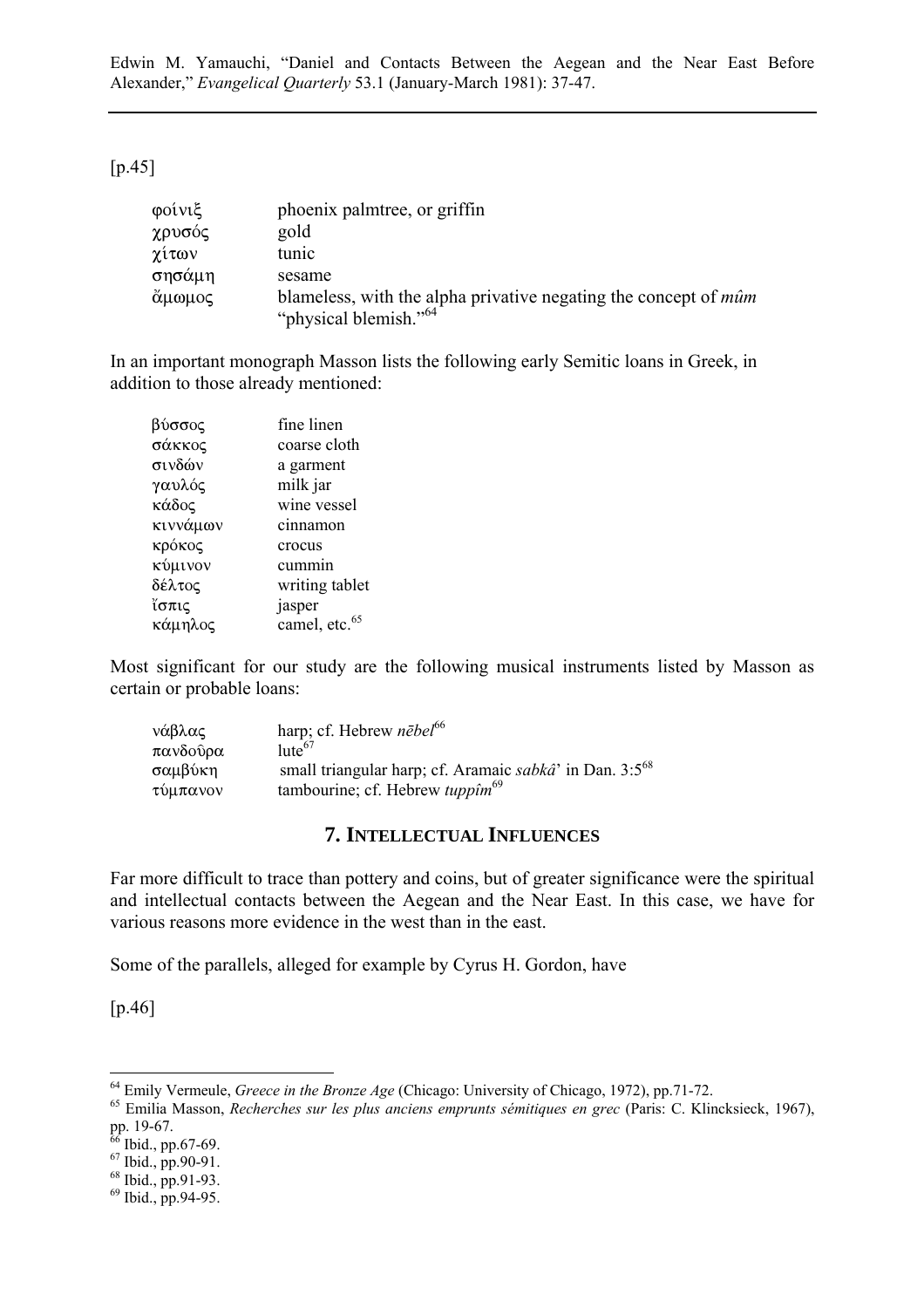come under question.<sup>70</sup> But though he may be proven to be mistaken in some details, surely Professor Gordon is correct in emphasizing the common background of Greek and Near Eastern cultures.<sup>71</sup> With publication of more data, scholars like Walcot are beginning to realize the great debt that Greek religion owed to Semitic sources.<sup>72</sup>

What may be demonstrated as a clear case of Near Eastern influence is the diffusion of the practice of cultic prostitution under the sponsorship of Ishtar/Astarte/Aphrodite through the mediation of the Phoenicians.<sup>73</sup> In this case, we even have the artistic representations of the goddess to illustrate the transmission of the cult, namely Astarte plaques manufactured in Hamath. Riis observes:

The apparition at Corinth of such a piece and of a plaque which also seems Phoenician or Syrian is not at all astonishing, considering that the Corinthian pottery style began to be represented at Sūkās in the later third of the 8th century BC, as also at Al-Minâ.<sup>7</sup>

Similar Hamath ivories were found at the Dipylon cemetery at Athens from levels prior to 725  $BC.<sup>75</sup>$ 

Less certain is the relation between the plague gods―Mesopotamian Nergal, Ugaritic Resheph, Canaanite Mekal, and Greek Apollo—recently proposed by Schretter.<sup>76</sup>

Though we cannot uncritically accept all the stories which ascribed a Near Eastern inspiration for the various Greek philosophers of Ionia,<sup>77</sup> a careful study of both the historical situation and of the respective texts of the west and of the east, convinces M. L. West that the traditions of such borrowing are sound in the case of the following 6th-cent. BC philosophers: Pherecydes, Anaximander, Anaximenes, and Heraclitus.78

[p.47]

 $\overline{a}$ 

A specific case of borrowing may be seen in the discovery of the socalled Metonic calendar in Babylonia in 481 BC, soon before its publication in Athens in 432 BC.<sup>79</sup>

<sup>70</sup> See Peter Walcot, "Comparative Study of Ugaritic and Greek Literatures," *Ugarit-Forschungen* 1 (1969): 111- 18.

<sup>&</sup>lt;sup>71</sup> For a recent review see J. H. Cowell, "Foreign Influences on Greek Religion," *Pegasus* 13 (1971): 8-29.<br><sup>72</sup> Peter Walcot, *Hesiod and the Near East* (Cardiff: University of Wales, 1966); *Éléments orientaux dons la religion grecque ancienne* (Paris: Presses Universitaires de France, 1960); *Les syncretismes darts les religions de l'antiquité* (Leiden: E. J. Brill, 1975).<br><sup>73</sup> See Edwin Yamauchi, "Cultic Prostitution," *Orient and Occident*, ed, H. Hoffner, Jr. (Kevelaer: Butzon and

Bercker, 1973), pp.213-22. On the date of the Phoenician expansion, see J. Muhly, "Homer and the Phoenicians," *Berytus* 19 (1970): 19-64. 74 Riis, p.172. Cf. *GB*, pp.52-53. 75 Riis, p.170.

<sup>76</sup> Manfred K. Schretter, *Alter Orient and Hellos* (Innsbruck: Institut für Sprachwissenschaft der Universität Innsbruck, 1974), pp.225-27.

<sup>&</sup>lt;sup>77</sup> *GB*, p.85.<br><sup>78</sup> M. L. West, *Early Greek Philosophy and the Orient* (Oxford: Clarendon Press, 1971).<br><sup>79</sup> Ben Zion Wacholder and David B. Weisberg, "Visibility of the New Moon in Cuneiform and Rabbinic Sources," *Hebrew Union College Annual* 42 (1971): 227-41. I owe this reference to Ben Lefkowitz of Hebrew Union College.